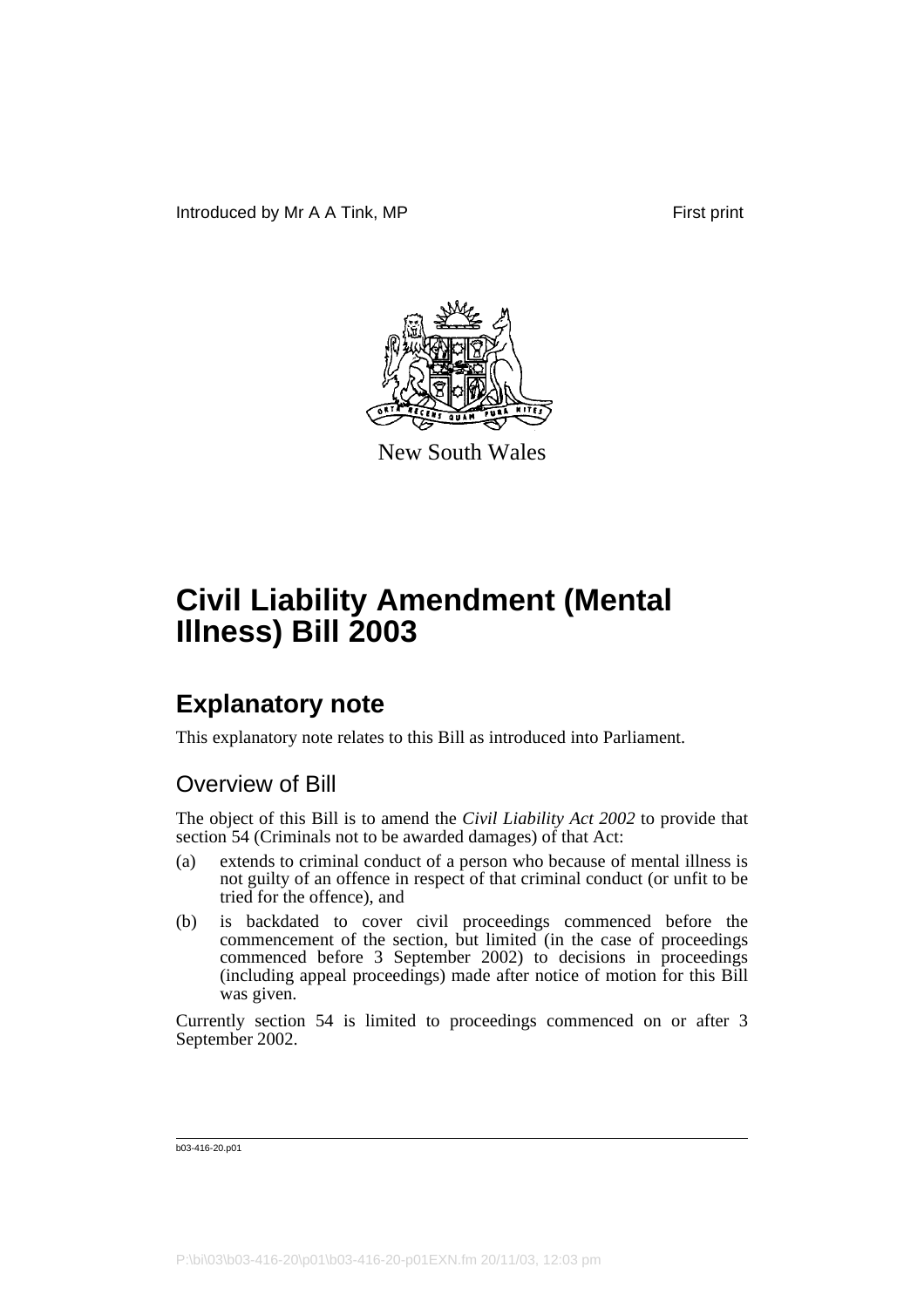Explanatory note

#### Outline of provisions

**Clause 1** sets out the name (also called the short title) of the proposed Act.

**Clause 2** provides for the commencement of the proposed Act to be backdated to when notice of motion for this Bill was given.

**Clause 3** is a formal provision that gives effect to the amendments to the *Civil Liability Act 2002* set out in Schedule 1.

**Schedule 1** contains the amendments described in the overview above.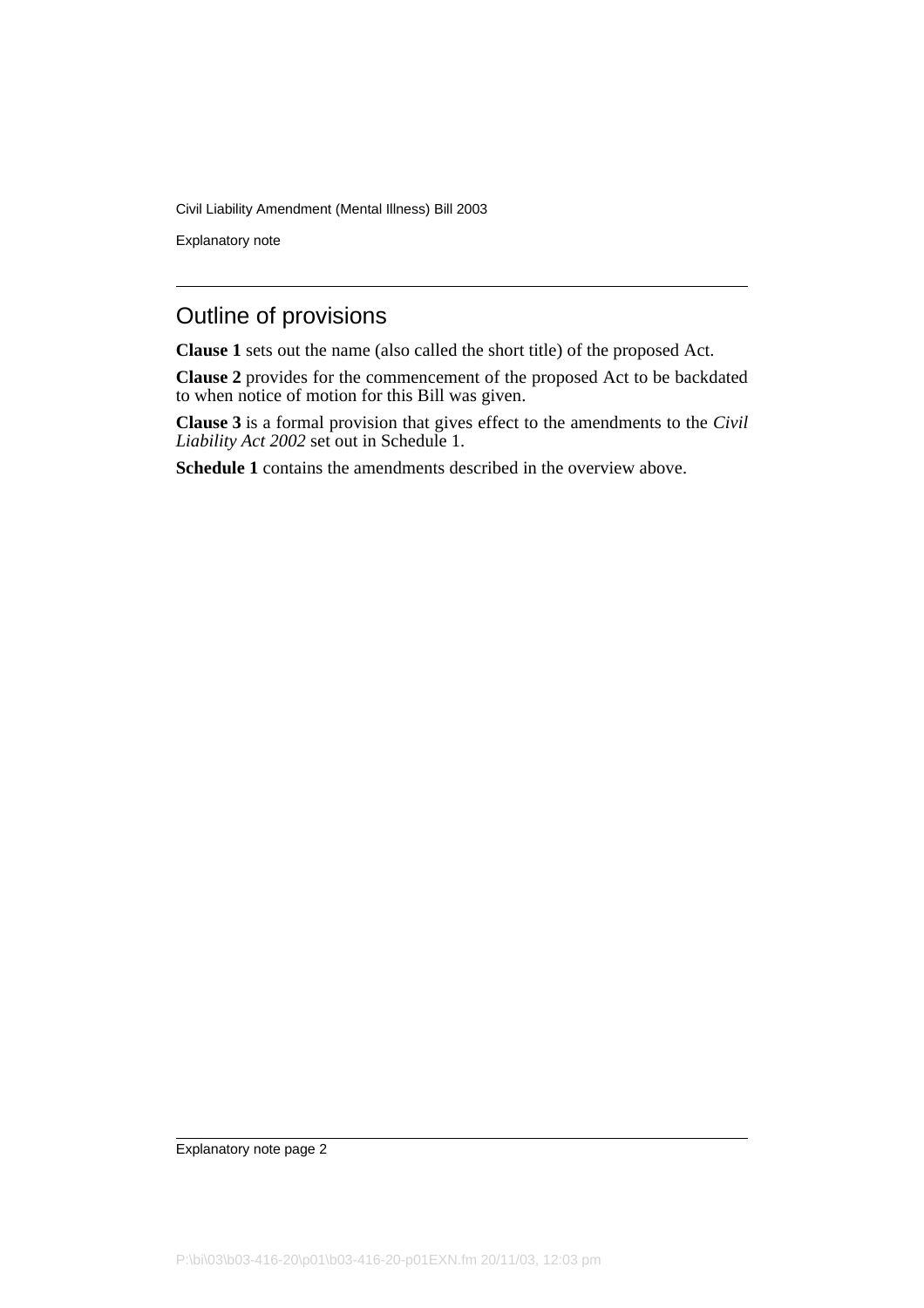Introduced by Mr A A Tink, MP First print



New South Wales

# **Civil Liability Amendment (Mental Illness) Bill 2003**

### **Contents**

|                                                  | Page |
|--------------------------------------------------|------|
| Name of Act                                      |      |
| Commencement                                     |      |
| Amendment of Civil Liability Act 2002 No 22      |      |
| Schedule 1 Amendment of Civil Liability Act 2002 |      |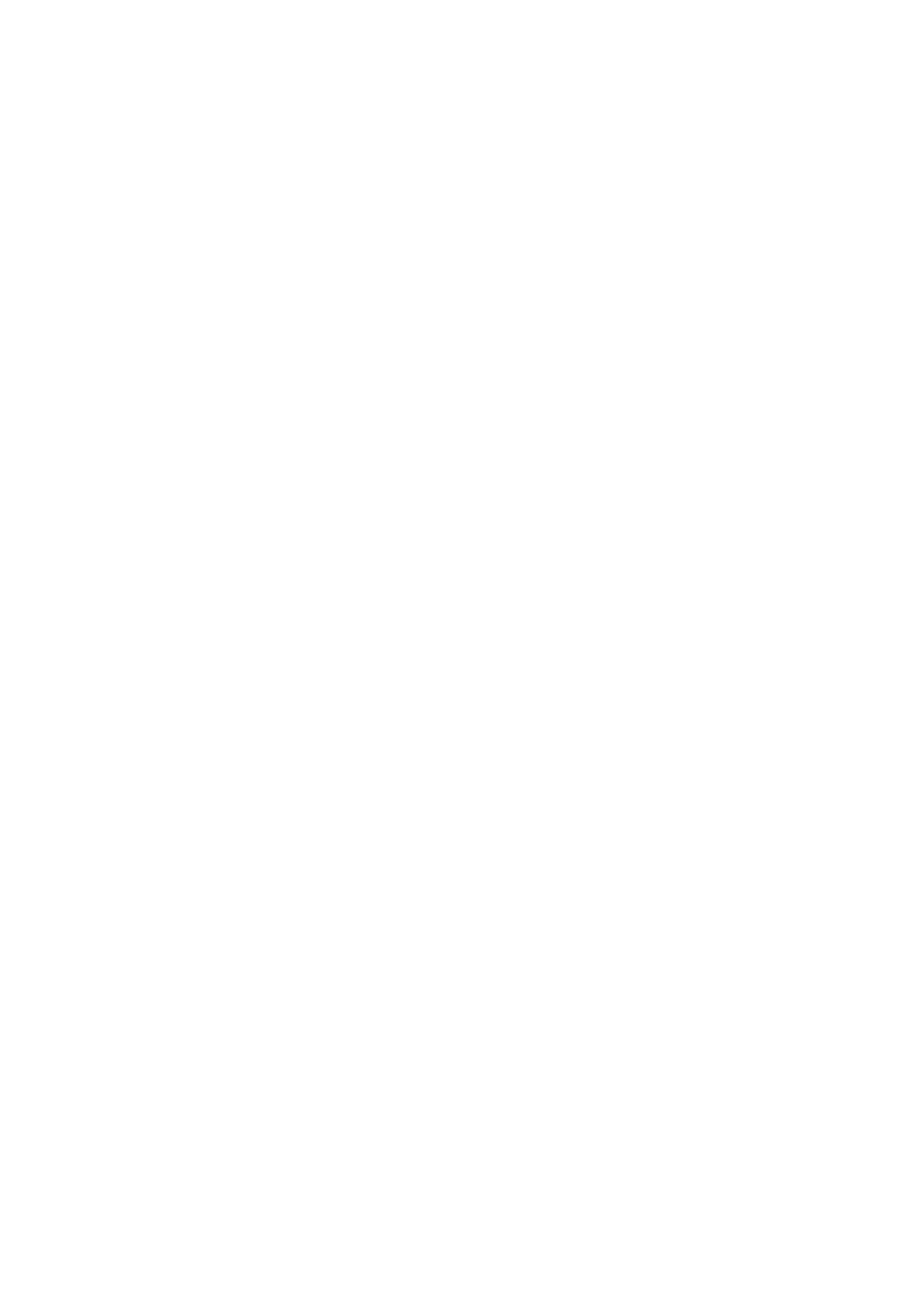

New South Wales

## **Civil Liability Amendment (Mental Illness) Bill 2003**

No , 2003

#### **A Bill for**

An Act to amend the *Civil Liability Act 2002* to apply the prohibition on the recovery of damages by criminals to criminal conduct by mentally ill persons.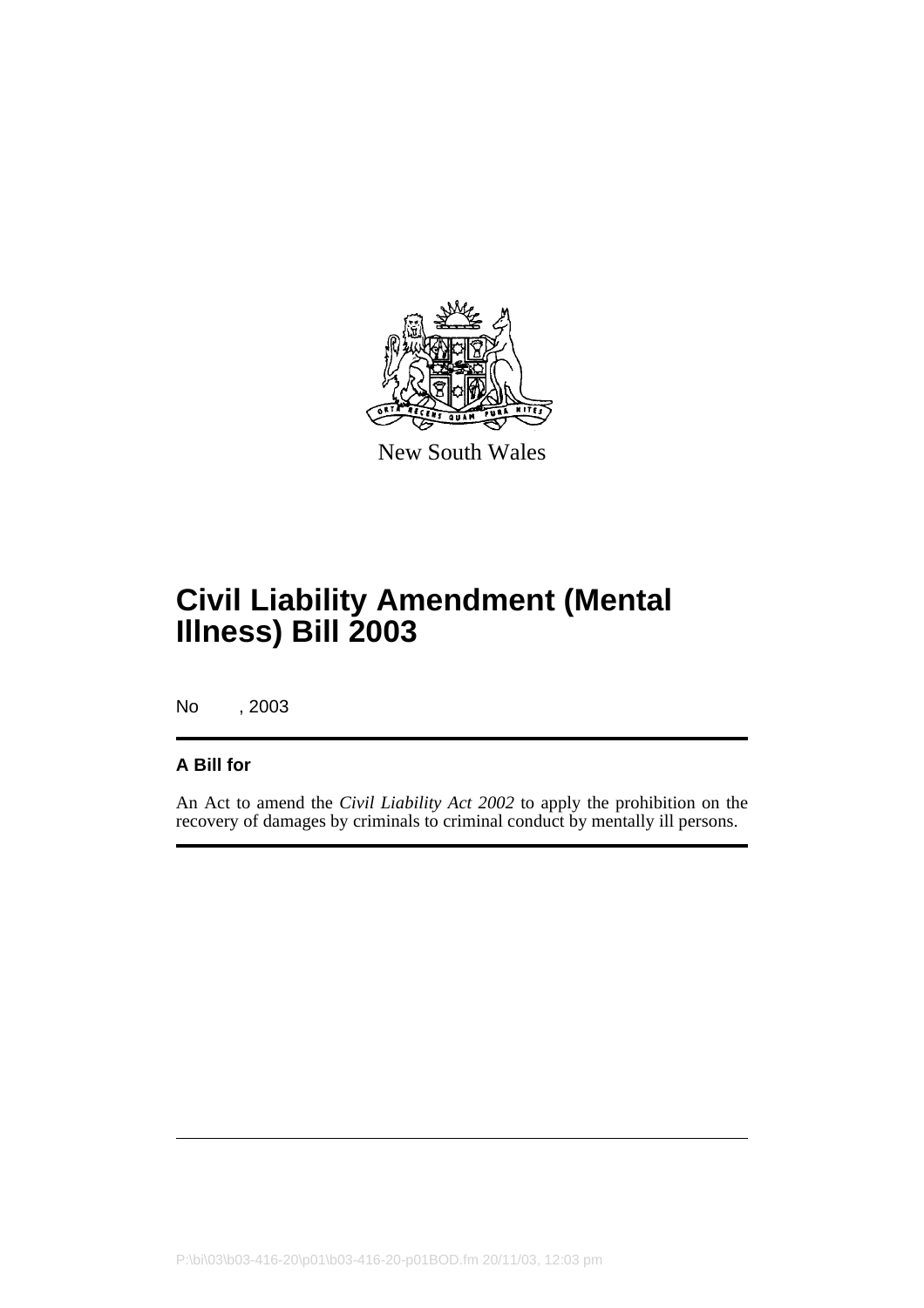<span id="page-5-2"></span><span id="page-5-1"></span><span id="page-5-0"></span>

|   | The Legislature of New South Wales enacts:                                                                                                                                         |                |
|---|------------------------------------------------------------------------------------------------------------------------------------------------------------------------------------|----------------|
| 1 | Name of Act                                                                                                                                                                        | $\overline{2}$ |
|   | This Act is the Civil Liability Amendment (Mental Illness) Act 2003.                                                                                                               | 3              |
| 2 | <b>Commencement</b>                                                                                                                                                                | $\overline{4}$ |
|   | This Act is taken to have commenced on 3 September 2003, being<br>the date notice of motion for leave to introduce the Bill for this Act<br>was given in the Legislative Assembly. | 5<br>6<br>7    |
| 3 | Amendment of Civil Liability Act 2002 No 22                                                                                                                                        | 8              |
|   | The <i>Civil Liability Act 2002</i> is amended as set out in Schedule 1.                                                                                                           | 9              |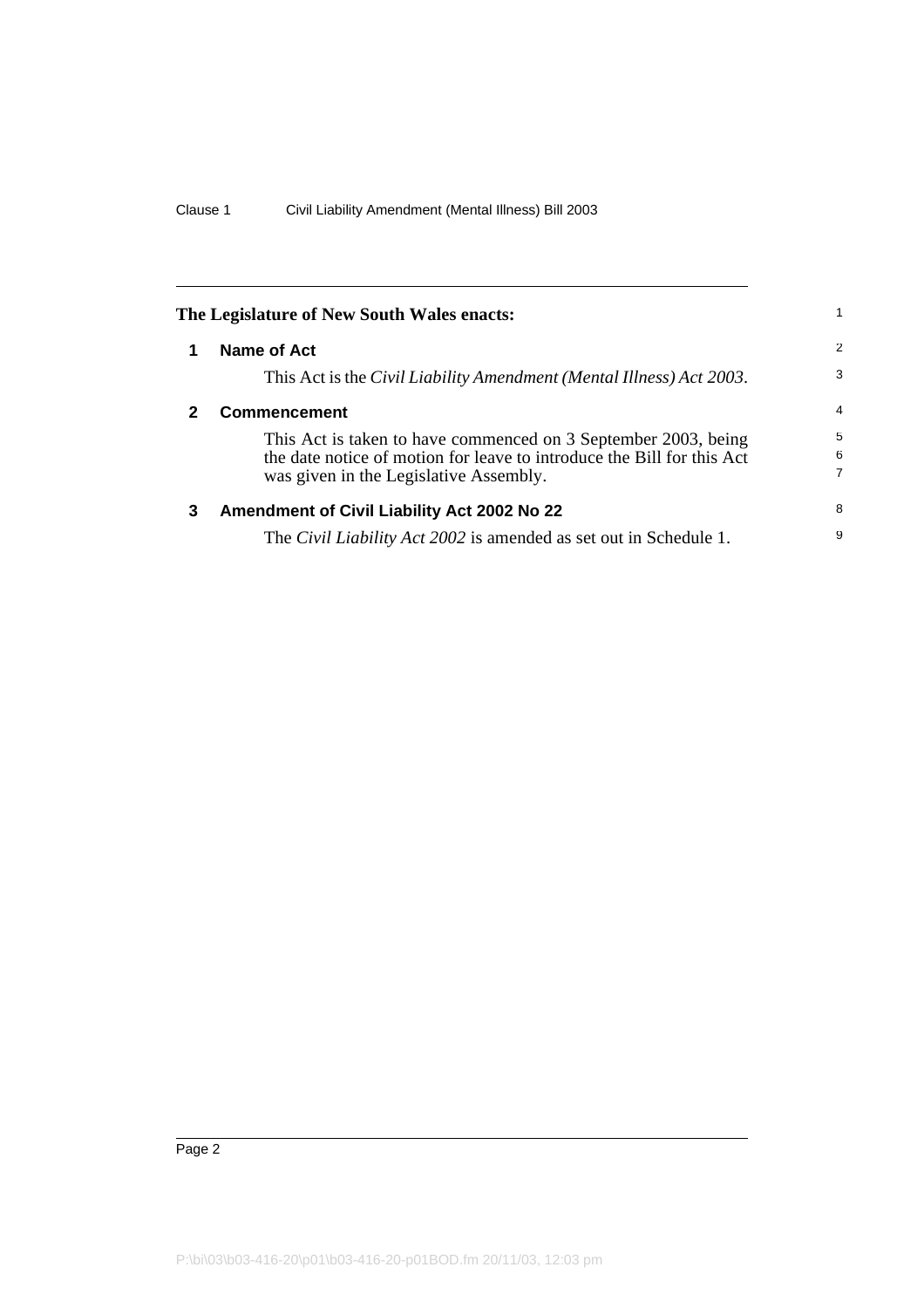Amendment of Civil Liability Act 2002 Schedule 1

<span id="page-6-0"></span>

|       |        |     | <b>Schedule 1 Amendment of Civil Liability Act 2002</b><br>(Section 3)                                                             | $\mathbf{1}$<br>2 |
|-------|--------|-----|------------------------------------------------------------------------------------------------------------------------------------|-------------------|
| $[1]$ |        |     | Section 54 Criminals not to be awarded damages                                                                                     | 3                 |
|       |        |     | Insert after section $54(5)$ :                                                                                                     | 4                 |
|       |        | (6) | Without limiting subsection (5), this section operates even if<br>the person whose conduct is alleged to constitute an offence     | 5<br>6            |
|       |        |     | was at the time of engaging in that conduct mentally ill, so as                                                                    | $\overline{7}$    |
|       |        |     | not to be responsible according to law for that conduct, and                                                                       | 8<br>9            |
|       |        |     | whether or not the person is determined to be unfit to be tried<br>for the offence or found not guilty of the offence by reason of | 10                |
|       |        |     | mental illness.                                                                                                                    | 11                |
| [2]   |        |     | <b>Schedule 1 Savings and transitional provisions</b>                                                                              | 12                |
|       |        |     | Insert after clause 11:                                                                                                            | 13                |
|       | Part 4 |     | Provisions consequent on enactment of                                                                                              | 14                |
|       |        |     |                                                                                                                                    |                   |
|       |        |     |                                                                                                                                    | 15                |
|       |        |     | <b>Civil Liability Amendment (Mental</b><br>Illness) Act 2003                                                                      | 16                |
|       | 12     |     | <b>Operation of section 54 and amendments</b>                                                                                      | 17                |
|       |        |     |                                                                                                                                    | 18                |
|       |        | (1) | Section 54 (as amended by the Civil Liability Amendment<br>(Mental Illness) Act 2003) extends to civil liability arising           | 19                |
|       |        |     | before the commencement of that section even if proceedings                                                                        | 20                |
|       |        |     | in respect of that liability were commenced in a court before                                                                      | 21                |
|       |        |     | the commencement of that section.                                                                                                  | 22                |
|       |        | (2) | However, in the application of section 54 in respect of                                                                            | 23                |
|       |        |     | proceedings commenced in a court before 3 September 2002,                                                                          | 24                |
|       |        |     | that section applies only for the purposes of:                                                                                     | 25                |
|       |        |     | any decision of the court in the proceedings that is made<br>(a)<br>after the commencement of this clause, and                     | 26<br>27          |
|       |        |     | (b)<br>any decision of a court on an appeal in connection with                                                                     | 28                |
|       |        |     | those proceedings that is made after the commencement                                                                              | 29                |
|       |        |     | of this clause (even if the appeal was instituted before                                                                           | 30                |
|       |        |     | the commencement of this clause) and only if the<br>decision<br>appealed against was made after the                                | 31<br>32          |